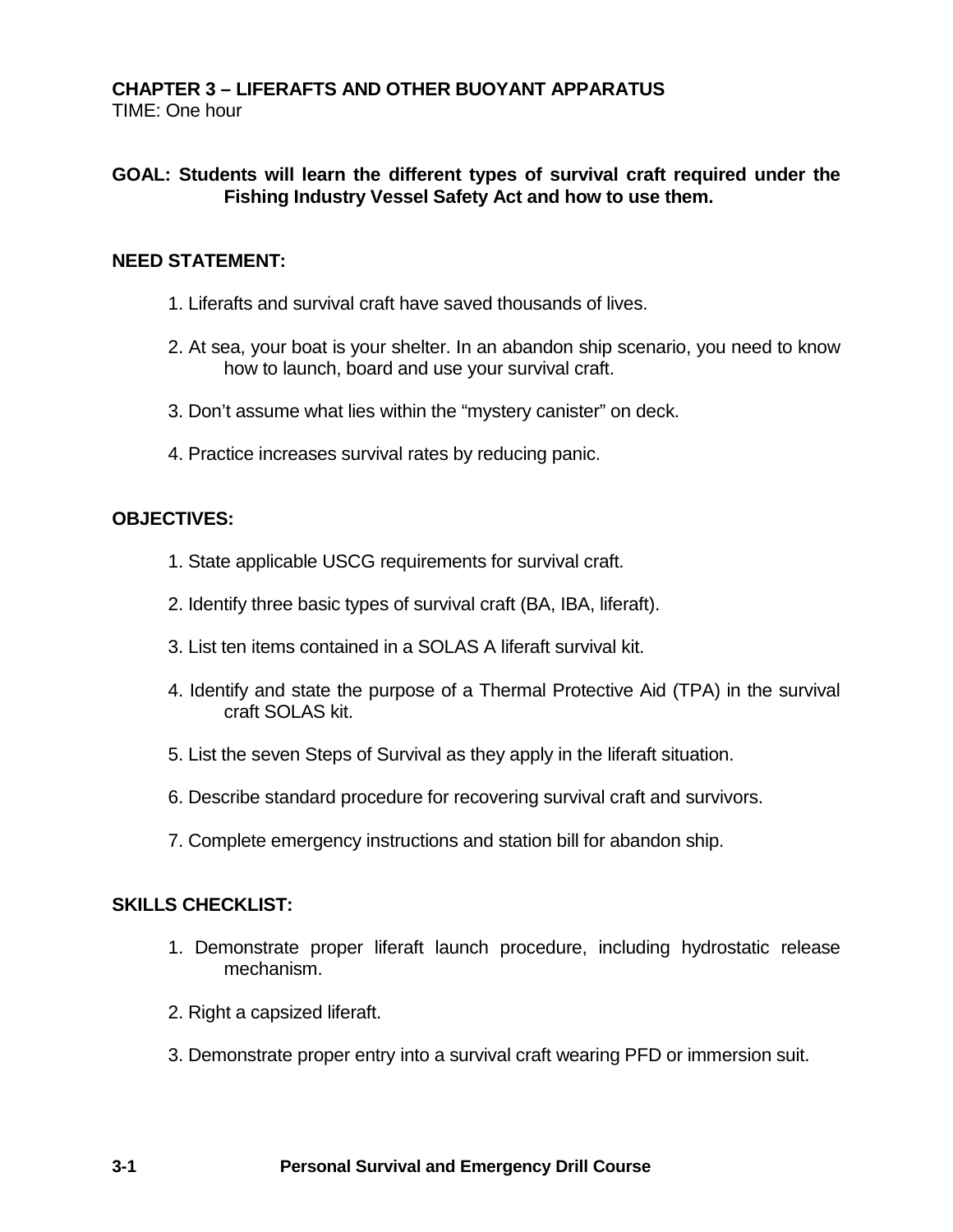# **EQUIPMENT NEEDED:**

Inflatable liferaft

Air compressor or pump for inflation

Sample emergency instructions (abandon ship)

Hydrostatic release

SOLAS A pack (or examples of items)

**NOTE:** Crewmembers whose vessels are equipped with lifeboats and davits should seek out specialized USCG-approved training. Such operations are beyond the scope of this curriculum.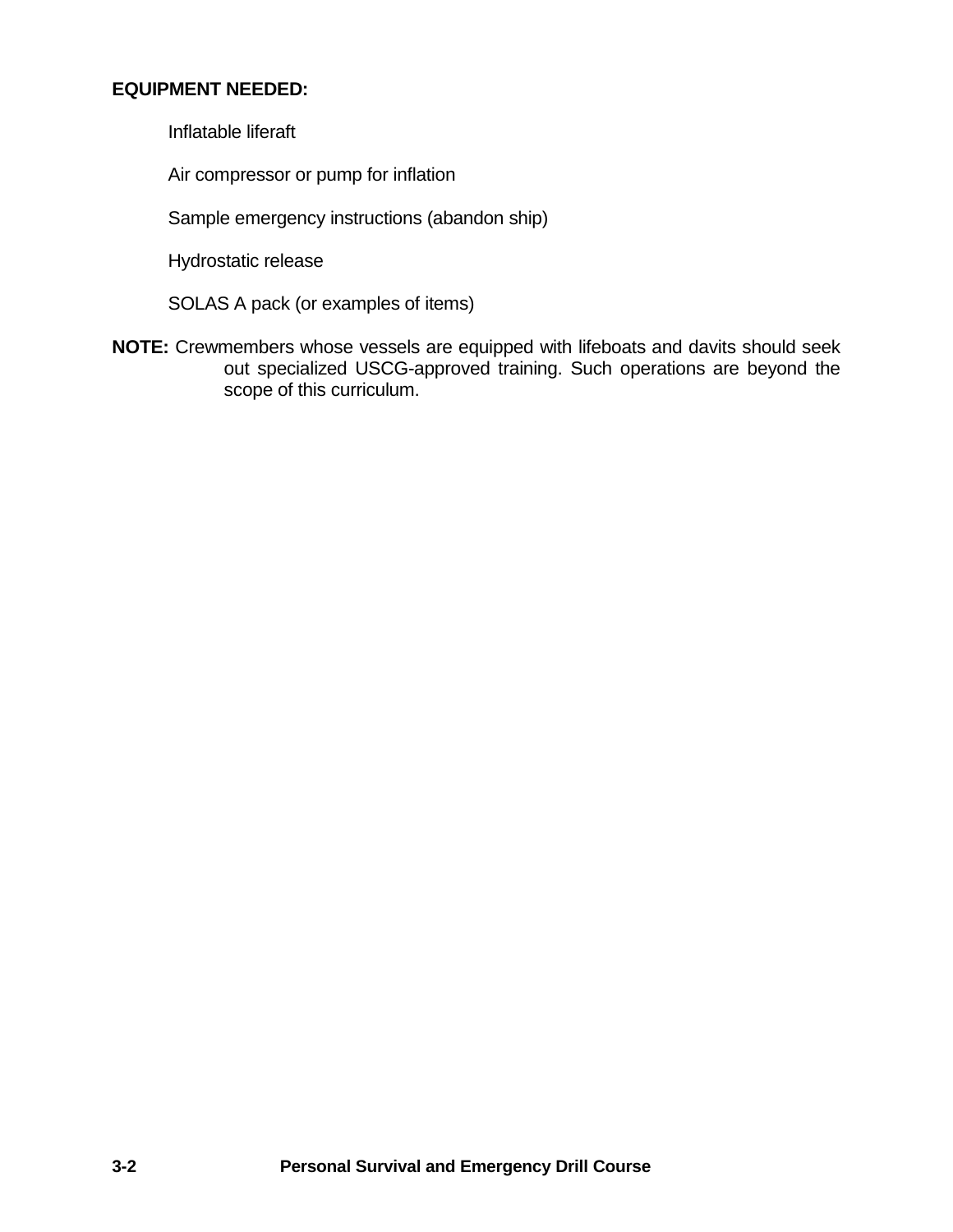## **TEACHING TIPS:**

- \*Allow students to practice with liferafts in class. Draw attention to location and use of accessories.
- \*Turn the lights out and have students don immersion suits, enter the liferaft and close the canopy. Other students can rock the raft from the outside of raft.
- \*Have students handle and practice with the equipment in the survival pack (mechanical patches, signal mirrors, etc.) by passing out the contents of the pack to class and having them identify the object in their hands from the list of contents.
- \*If possible, students should see a life raft, in a canister, being inflated. If a liferaft cannot be deployed, videos are available to show this.
- \*Use local examples of liferaft use and misuse; use the class experience.
- \*Repack stations are a good source of condemned rafts, canisters and survival packs for training purposes.
- \*This lesson should be followed and reinforced by the in-water practical.
- \*Point out liferaft features like the ballast system, throw rings, sea anchor, knife, etc.
- \*Use local examples of liferaft use and misuse; ask class the share experiences.

\*Fill out a station bill.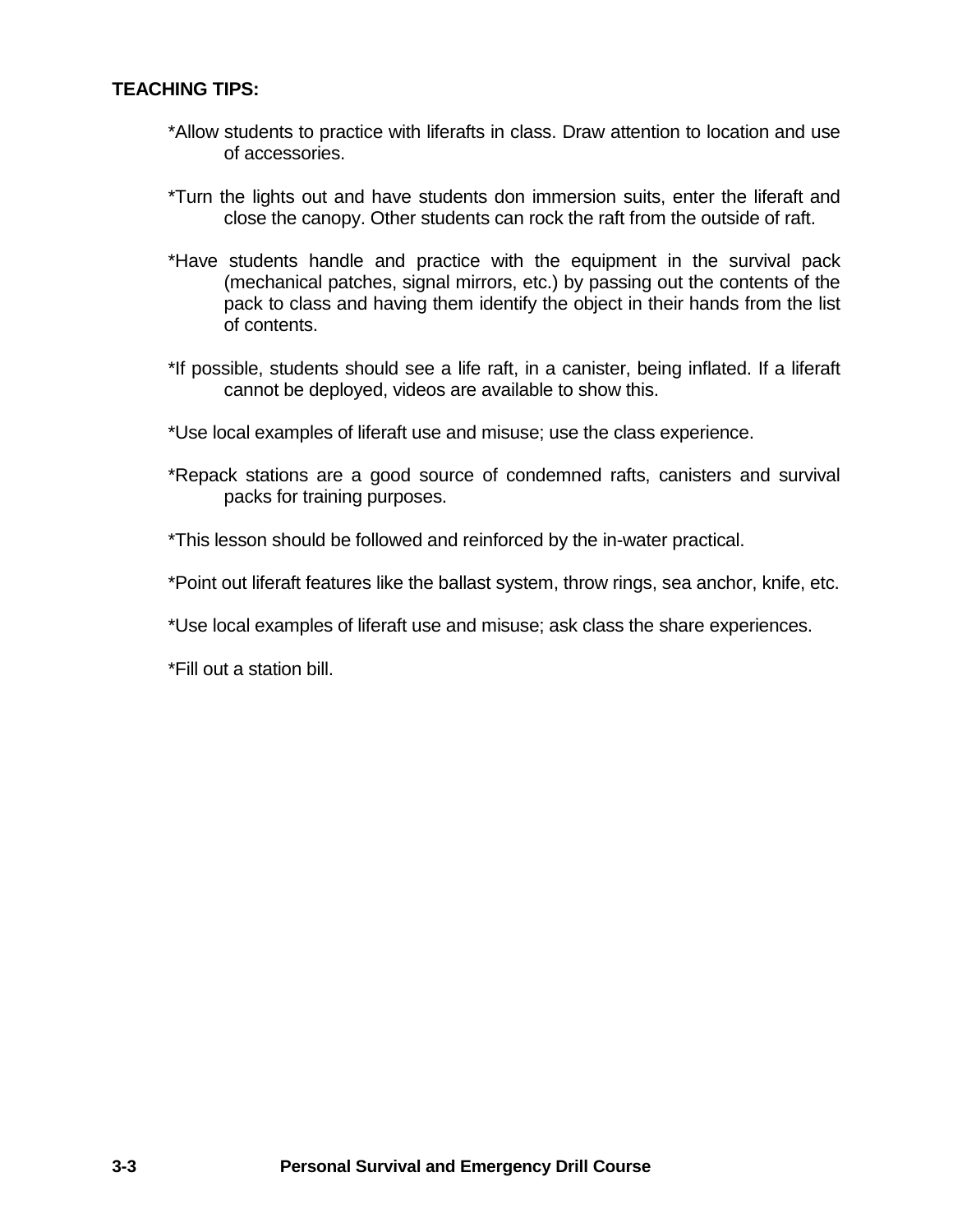## **INSTRUCTIONAL OUTLINE:**

#### **I. USCG REQUIREMENTS**

- A. Whether or not you are required to carry survival craft and what type is determined by:
	- 1. If the vessel is documented
	- 2. Area of operation
	- 3. Number of persons on board
	- 4. The mean temperature of the water
- B. Refer to *Federal Requirements for Commercial Fishing Industry Vessels* to determine what survival craft your vessel is required to have on board.

## **II. TYPES OF SURVIVAL CRAFT**

A. Inflatable liferaft with SOLAS A or B survival pack

- 1. Provides shelter and buoyancy.
- 2. Inflatable floor provides insulation from cold water; and canopy protects you from the elements and conserves heat.
- 3. Ballast system to improve stability and prevent capsizing.
- 4. Automatically or manually inflated via  $CO<sub>2</sub>$  system.
- 5. Must be equipped to float free, self-deploy and inflate in the event of sudden capsizing.
- 6. The emergency equipment pack included with the raft increases your inventory and ability to carry out the Seven Steps.
	- a. SOLAS A has the most equipment including food and water. >50 nm
	- b. SOLAS B has more limited supplies, no food or water. 20-50nm
	- c. Coastal Pack has the fewest supplies. < 20nm.
- 7. 4-25+ person capacity. (4-person liferaft can be USCG-approved but is not SOLAS-approved)
- 8. Stored in rigid fiberglass canister and cradle aboard deck.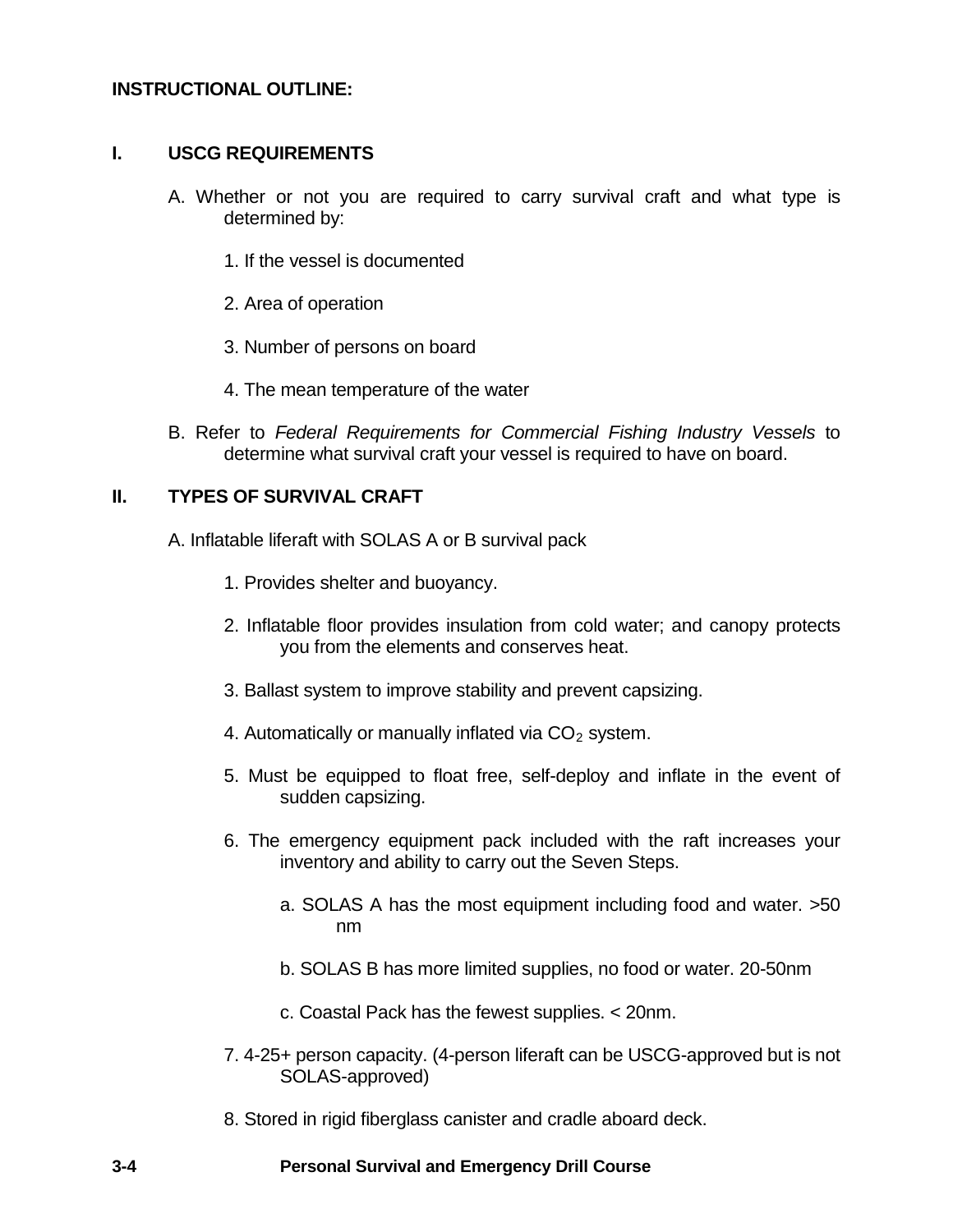- 9. Requires annual servicing at a Coast Guard-approved, factory authorized facility (or two years from date of manufacture)
- B. Inflatable liferaft
	- 1. Provides shelter and buoyancy.
	- 2. Single or double canopy; inflatable floor optional.
	- 3. Ballast system to improve stability.
	- 4. Inflated via  $CO<sub>2</sub>$  system.
	- 5. Hydrostatic release for automatic launching is optional.
	- 6. Emergency equipment pack more limited than SOLAS A or B, no food or water.
	- 7. 4-8 person capacity.
	- 8. Can be deck-mounted in a rigid, fiberglass canister, or stored in fabric valise for stowage.
	- 9. Requires annual servicing at a Coast Guard approved, factory authorized facility.
- C. Ovatek**® –** hardshell liferaft
	- 1. No annual repack but survival pack must be serviced/items replaced.
	- 2. Must have clearance above to float free.
	- 3. Maintain Hydrostatic release.
- D. Inflatable buoyant apparatus
	- 1. Provides buoyancy and keeps people out of the water.
	- 2. Basically a large life ring with a floor. Not a liferaft but a means to provide out of water flotation.
	- 3. No ballast chamber or canopy.
	- 4. Inflated via  $CO<sub>2</sub>$  system; hydrostatic release optional.
	- 5. Limited emergency equipment pack similar to coastal pack.
	- 6. 4-75 person capacity.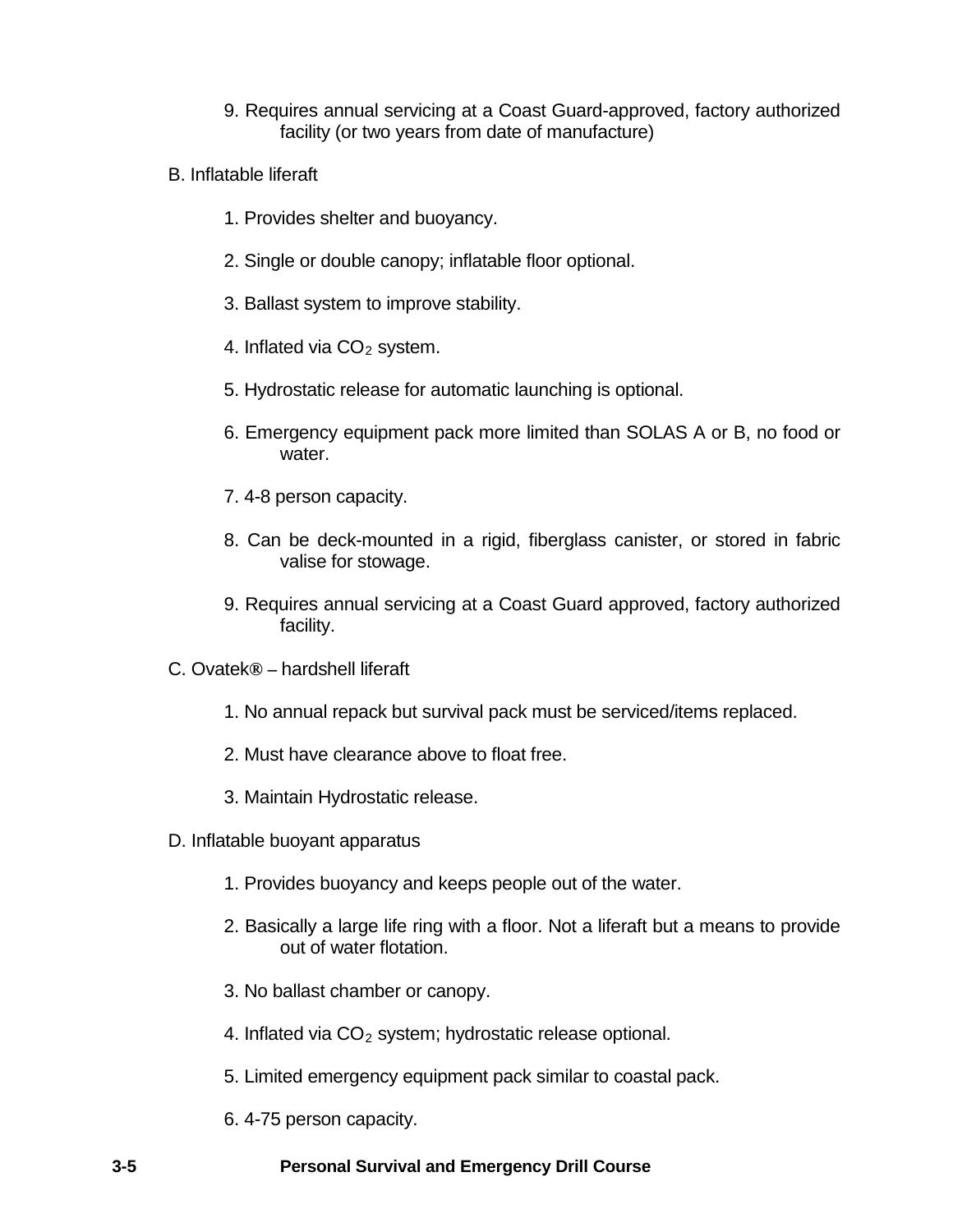- 7. Available in rigid canister deck mount or valise for stowage.
- 8. Requires annual servicing at a Coast Guard-approved, factory authorized facility
- E. Life float (not approved for FVs after January 15, 2016)
	- 1. Provides buoyancy.
	- 2. Rectangular ring made of a urethane inner core with a fiberglass shell.
	- 3. Drop net floor, no ballast system or canopy.
	- 4. Ready to go; does not depend on self inflation mechanism or manual inflation.
	- 5. Capacity 6-25 persons.
	- 6. Lights, flares, EPIRBs optional.
	- 7. Not designed to get people out of the water.
- F. Buoyant Apparatus (not approved for FVs after January 15, 2016)(Pending as of 7/1/16)
	- 1. Provides buoyancy, no shelter.
	- 2. Rigid foam or plastic life ring.
	- 3. No floor, ballast system or canopy.
	- 4. Ready to go; does not rely on inflation mechanism. Float free.
	- 5. Capacity 2-22 persons.
	- 6. Not designed to get people out of the water.
	- 7. Minimal emergency equipment pack optional.

# **III. LAUNCHING LIFERAFTS**

- A. Liferaft deployment and proper use
	- 1. Train the crew in proper procedure during orientation.
	- 2. Practice during monthly drills.
- B. Deployment Procedure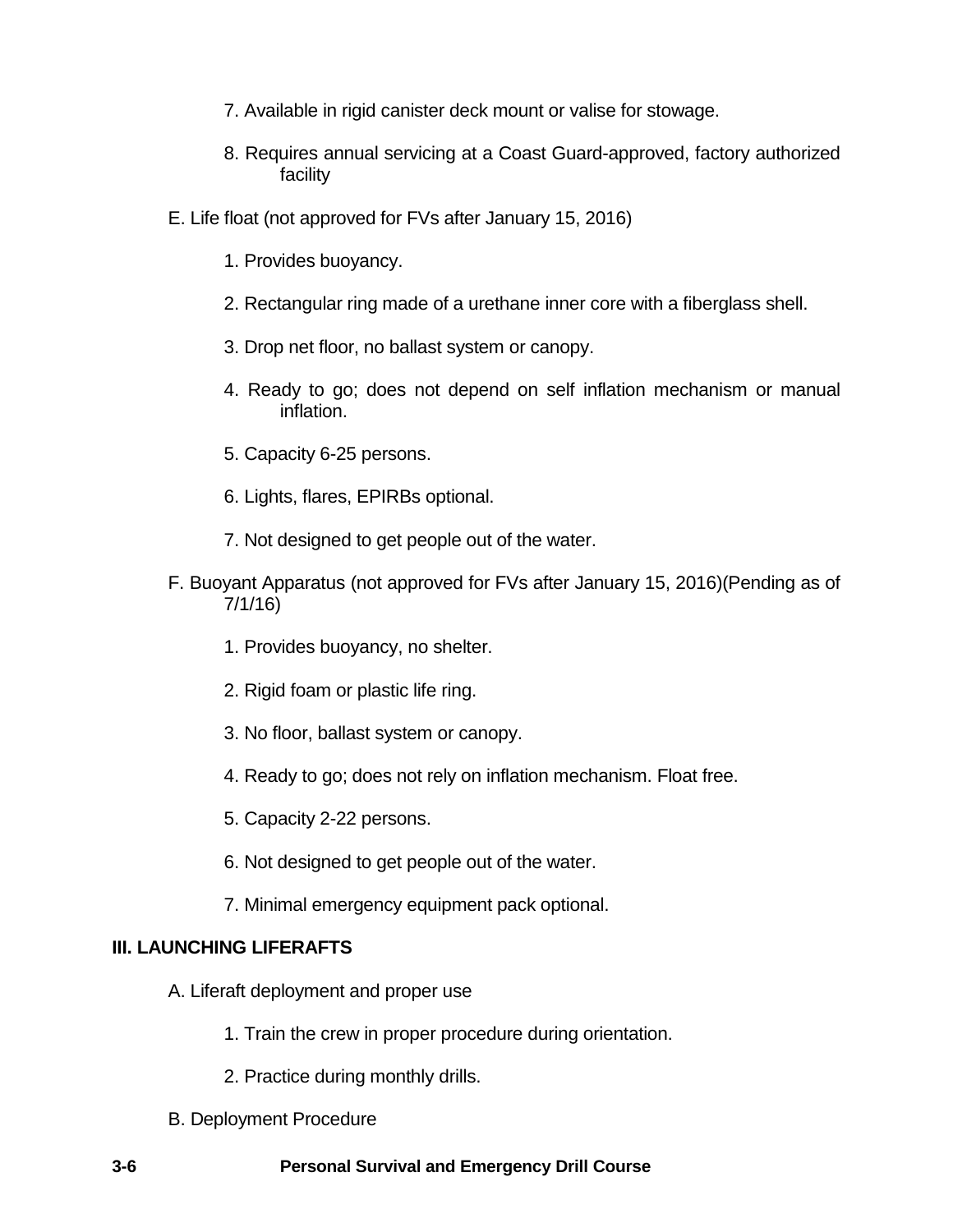- 1. Begins with proper stowage
	- a. Accessible to crew but located to float free if the vessel should sink suddenly.
	- b. No overhead obstructions.
	- c. Away from heat sources that can damage the gasket on the canister and allow deterioration of the raft inside.
	- d. Not at deck level to be exposed to boarding/freezing seas. Also, best with painter facing aft to avoid plug dislodging or filling with water.
	- e. Mounted with float free mechanism (hydrostatic release or float free rack) to permit self deployment and inflation.
	- f. Painter secured to deck via hydrostatic release if not a type of float free arrangement.
	- g. Painter or hydrostatic release has a weak link designed to break and release the inflated raft from a sinking vessel.
- 2. Proper launching before the boat sinks
	- a. Manually release hydrostatic release.
		- 1. Release pelican hook on disposable Hammar**®** releases.
		- 2. Hit button on older style stainless steel bell shaped releases.
	- b. CARRY, do not roll, canister to lee side (unless the lee is unsafe because of a vessel fire)
		- 1. Designated embarkation station.
		- 2. Away from obstructions.
		- 3. Launch leeside of vessel except for fire.
	- c. Make sure water is clear of debris and people.
	- d. Painter secured to vessel, toss canister into water.
	- e. Pull painter until liferaft inflates (up to 250 ft. of painter)
	- f. Hissing sound ok after inflation, overinflation valves are working.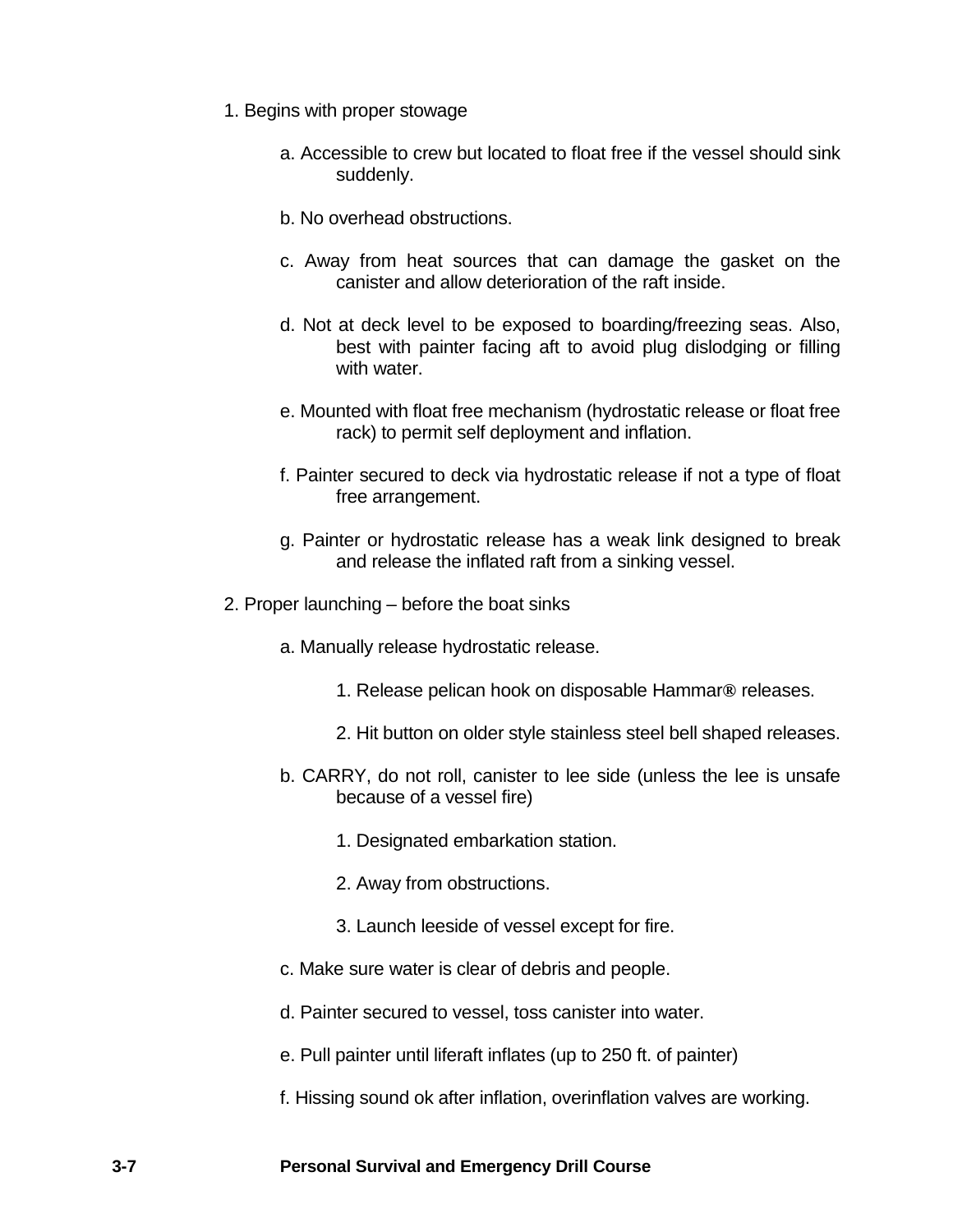- g. May inflate upside down.
- C. Boarding Procedures
	- 1. Try to enter liferaft dry.
	- 2. Avoid jumping on canopy, esp. if more than 15 ft.
	- 3. Beware of sharp objects on your person or in the water.
	- 4. From water:
		- a. Without SOLAS entry ramp:
			- -Facing entrance, use buoyancy of immersion suit/PFD to spring up.
			- -Legs together, dolphin kick.
			- -Grab top tube, then straps inside raft to pull in.

-Get help from people inside the raft.

b. With SOLAS ramp:

-get head/chest on ramp.

-pull on loops to enter raft.

- c. In either method, enter raft and keep head/face off bottom of floor.
- 5. Righting the liferaft.
	- a. Find side with  $CO<sub>2</sub>$  cylinder.
	- b. Grab righting strap in open hand (don't wrap around hand or arm).
	- c. Stand on the cylinder and lean back.
	- d. Land in water on back.
	- e. If the raft lands on you, keep calm/stay on back; create an air pocket by pushing up on the raft floor and follow the righting strap to the outside of raft.
- D. Life In The Raft: Seven Steps to Survival
	- 1. Recognition still in danger. People have died in rafts while vessels stayed afloat.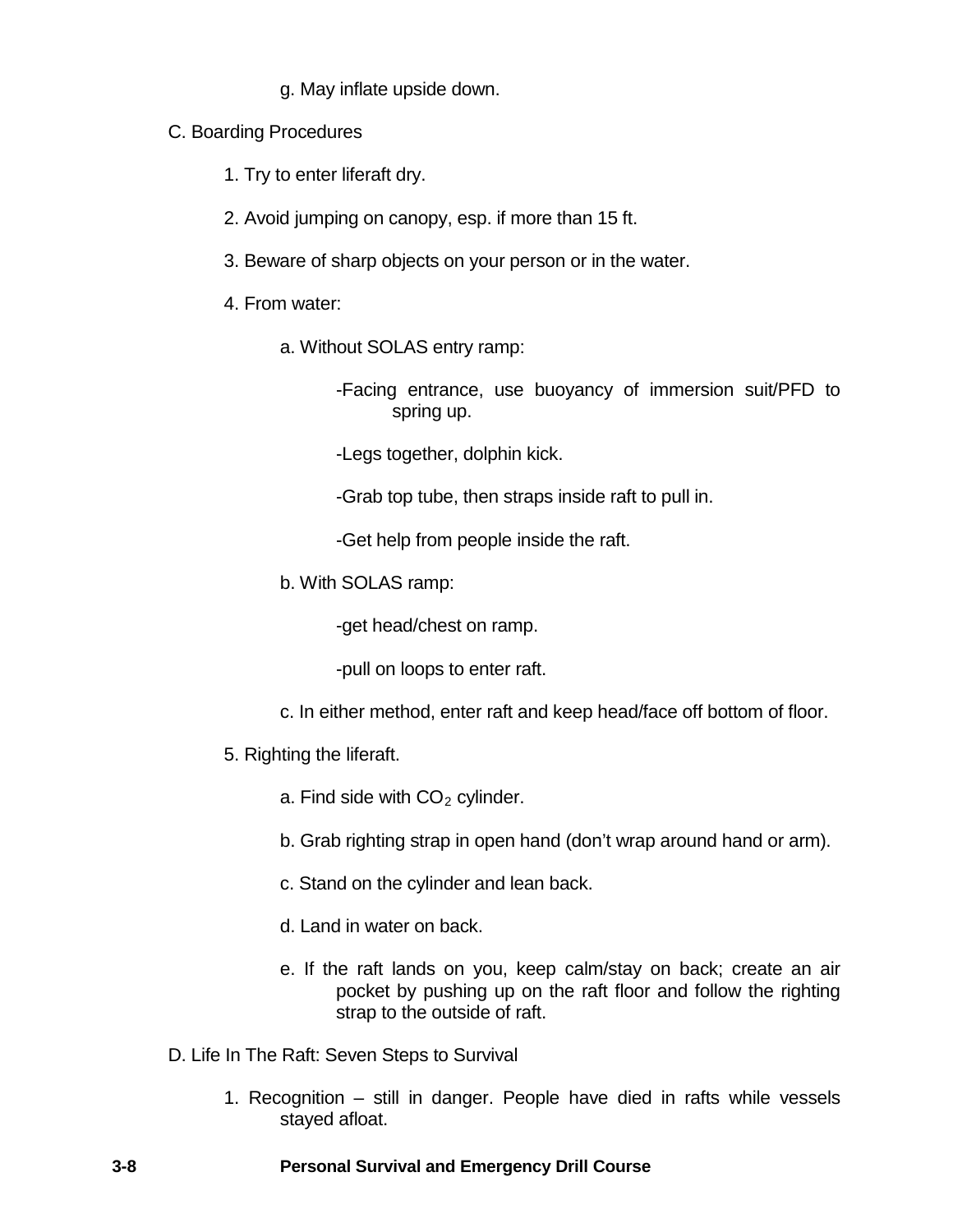#### 2. Inventory:

- a. Account for personnel
- b. Assess raft status; free of debris, rigging, sinking vessel.
	- 1. Ready to cut free if vessel goes down. Note raft's knife.
	- 2. Beware of fouling liferaft painter and sea anchor.
- c. Open equipment pack and secure all gear to raft or into attached equipment bag.
- d. Issue sea sickness medication.
- e. Give first aid, as needed.
- f. Sea anchor usually deploys automatically; spare in equipment pack. Adjust length to sea conditions as needed
- g. Post lookout; assign/rotate duties.
- 3. Shelter:
	- a. Secure canopy and doors.
	- b. Inflate floor, bail.
	- c. Top off buoyancy tubes with air.
	- d. Check for damage/correct operation.
- 4. Signals:
	- a. Check canopy lights.
	- b. Activate EPIRB or radio.
	- c. Tie up with other rafts.
	- d. Acquaint crew with signals (e.g., flares) in equipment pack; how and when to use.
- 5. Water:
	- a. Take sea sick medications.
	- b. Decide on water rations; look for ways to collect and store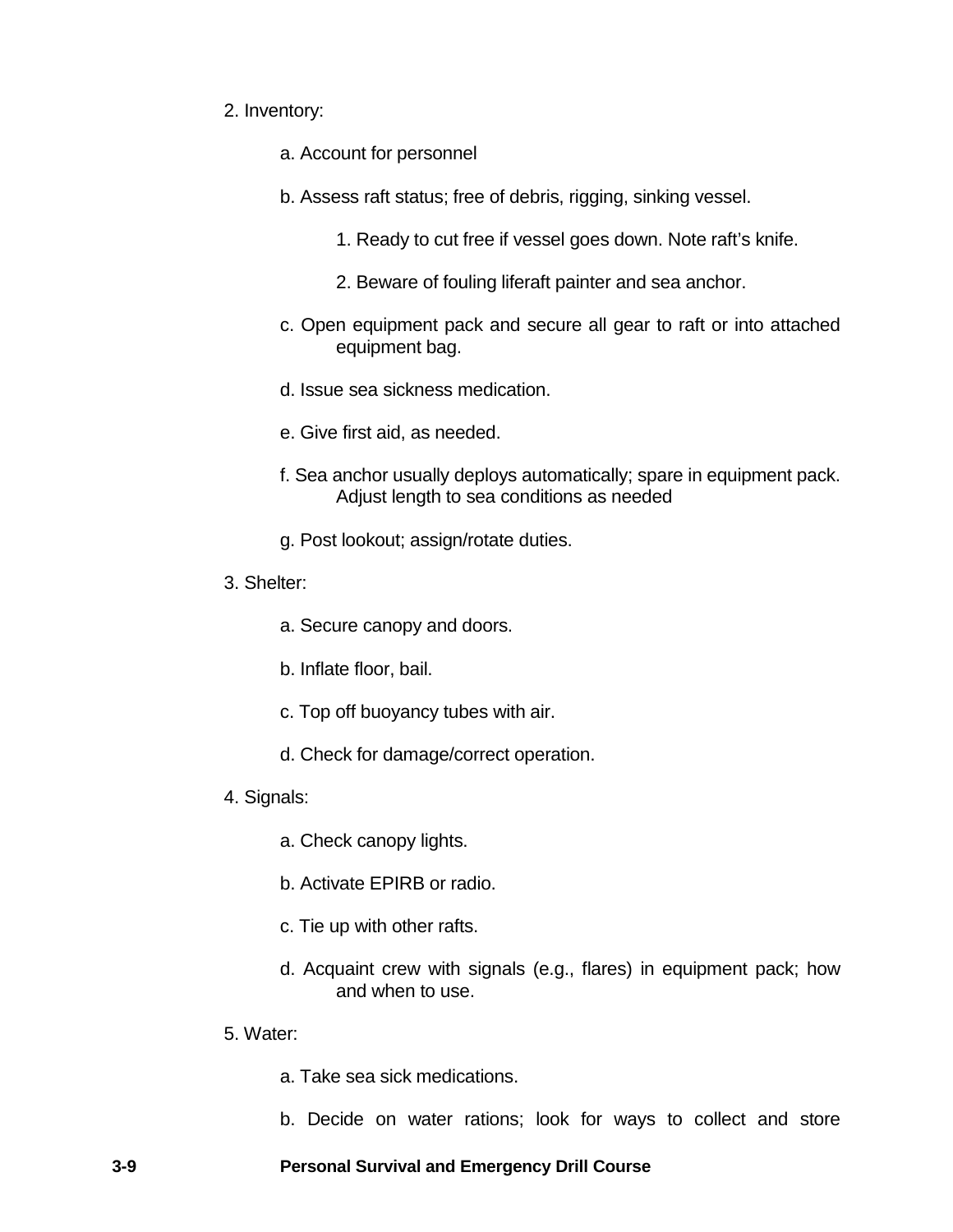rainwater.

- c. Don't drink seawater or urine.
- 6. Food:
	- a. Decide on food rations.
	- b. No water? Don't eat.
- 7. Play:
	- a. Take measures to improve morale.
	- b. Improve your life in the raft
- E. Liferaft Care and Maintenance
	- 1. Life expectancy depends on:
		- a. Regular servicing.
		- b. Waterproof gaskets on canister.
	- 2. Select your raft with care and note features of different brands.
	- 3. Maintenance:
		- a. Repack at a Coast Guard-approved service facility that is also authorized by the manufacturer of your particular raft.
		- b. New rafts go two years from date of manufacture before servicing; most manufacturers recommend annual service.
		- c. Yearly repack will help increase your raft's life expectancy and help ensure it will work properly in an emergency.
		- d. Nothing should sit on the canister to avoid weakening it.
		- e. Do not inflate before sending in for repack:

 $-CO<sub>2</sub>$  can damage hoses and weaken fabric.

-Adds to the cost of repack.

d. Insure painter line is secured to deck or hydrostatic release, depending upon type of float free arrangement. If no hydrostatic release is used the painter must be secured to the deck and be equipped with a "weak link."

## **3-10 Personal Survival and Emergency Drill Course**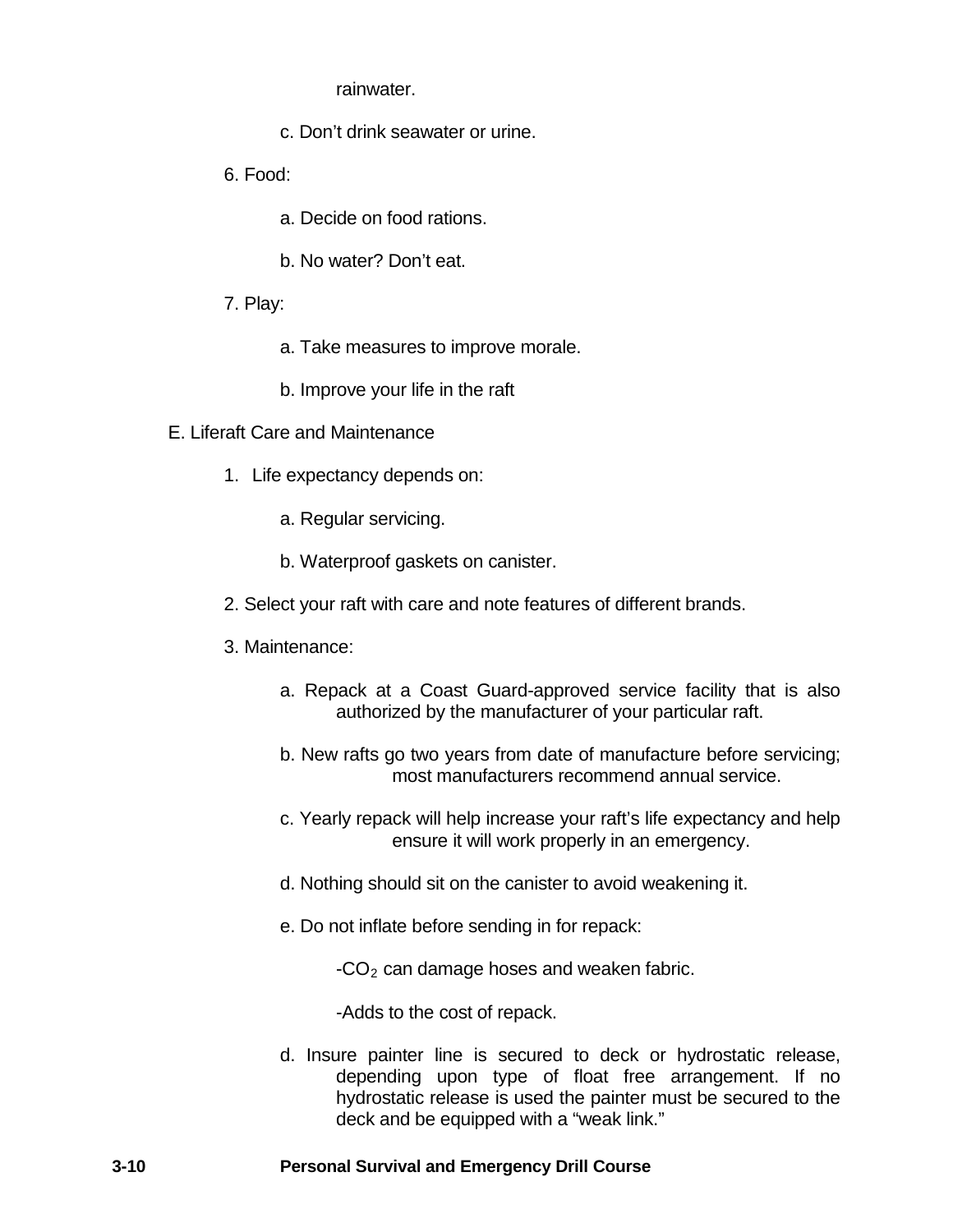- e. Hydrostatic release properly installed on raft in a float free rack.
- f. No tie down lines attached to raft.
- g. Liferaft cradle should be through bolted to the deck.

# **IV. LIFERAFT SURVIVAL PACK**

- A. Acquaint crew with contents.
- B. SOLAS A pack contents
- C. SOLAS B pack contents
- D. Coastal pack
- E. You can customize your pack beyond requirements during repack.
	- 1. Personal medications, spare eyeglasses, Personal Locator Beacon (PLB), water purifiers.
	- 2. Limited space is available.

# **V. RECOVERY OF LIFERAFT AND SURVIVORS**

- A. Preparation of rescue vessel:
	- 1. Vessel positioning
	- 2. Crew preparation:
		- a. Crew don PFDs.
		- b. Secure raft with survivors to rescue vessel.
	- 3. Prepare means of getting survivors on board e.g., scramble nets, rescue slings and/or cranes and hydraulics.
	- 4. If rescue crew needs to enter water, don immersion suits and secure to vessel with tether line with detachable clip.
	- 5. Prepare to treat survivors.
	- 6. Thermal Protective Aids (TPAs) help slow heat loss and are found in SOLAS grade liferaft packs.
- B. Precautions: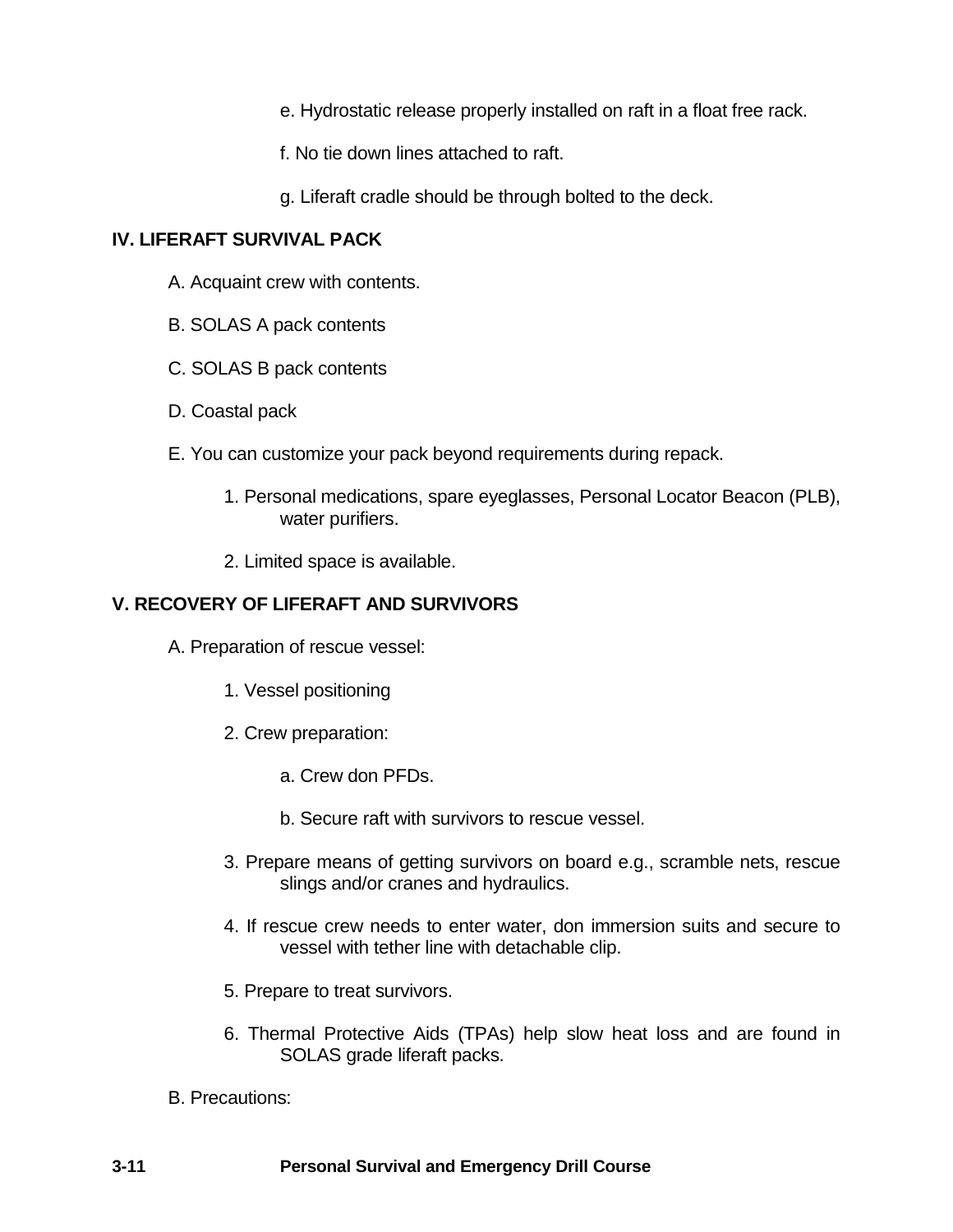- 1. Treat victims gently and assist as much as possible, monitor closely for at least 24 hours.
- 2. Always have advantage over the victim: PFD, tether line, lifting device.
- 3. Don't expect victims to assist in any way.
- 4. Insure that rescuers do not become victims.

# **VI. SUMMARY**

- A. Know what type of survival craft is required for your vessel.
- B. Train your crew in proper deployment and practice monthly during drills. Assign duties.
- C. You're still not out of danger once in the liferaft; commence the Seven Steps.
- D. Life expectancy of your survival equipment depends upon care.
- E. Repack annually at an authorized dealer. Log in safety maintenance log.
- F. Acquaint your crew with emergency equipment pack contents.
- G. In recovering survival craft, don't let rescuers become victims.
- H. Treat survivors gently; monitor closely.
- I. Emergency instructions include:
	- 1. Location and embarkation station for survival craft(s).
	- 2. Fire, emergency, abandon ship signals and procedures.
	- 3. Location of immersion suits, donning instructions.
	- 4. Procedures for making distress calls.
	- 5. Station bills.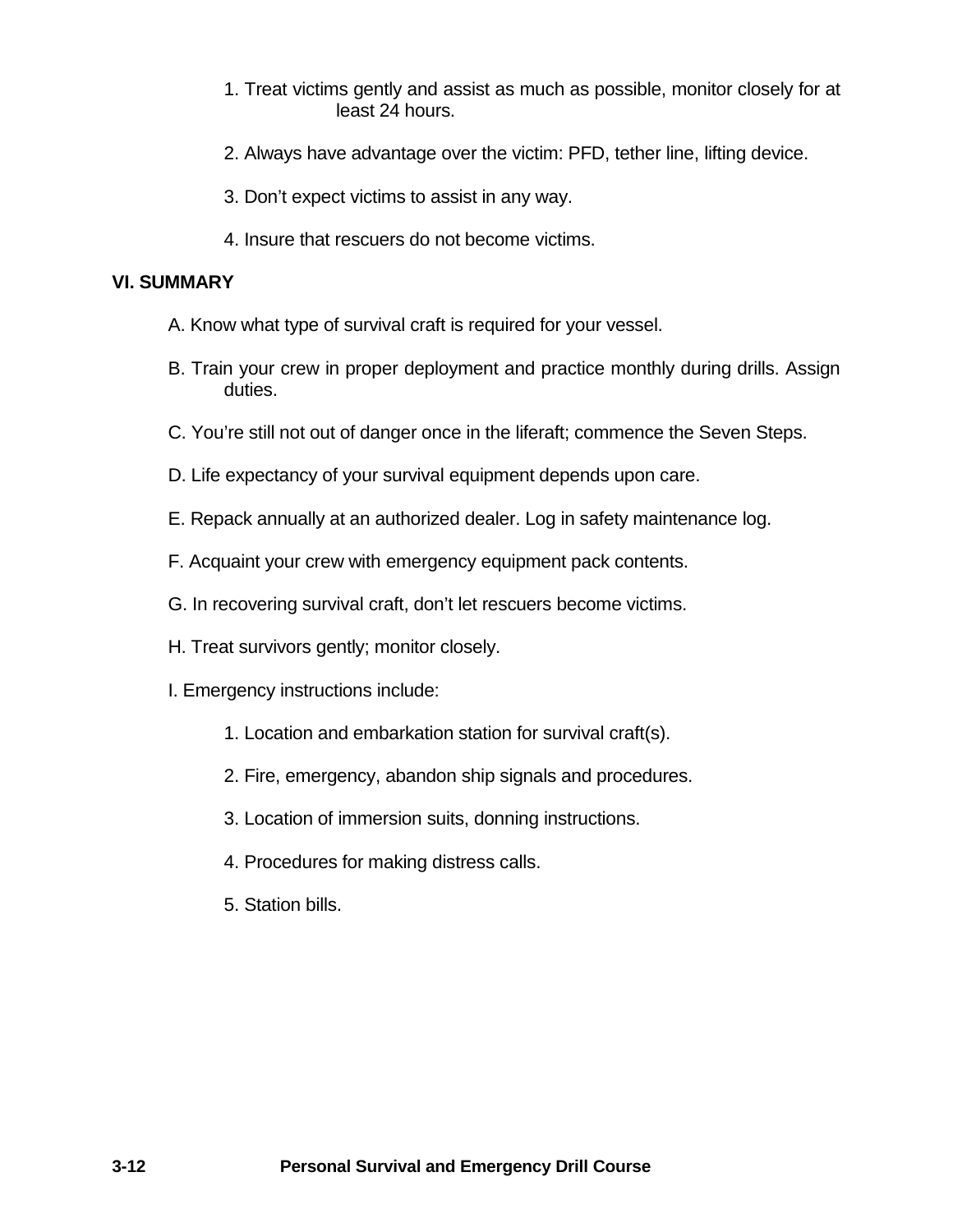## **REVIEW QUESTIONS:**

- 1. What determines the type of survival craft you are required to carry under USCG regulations?
	- ANS: If a vessel is documented, area of operation, number of persons on board, time of year fishing, water temperature.
- 2. List at least four types of survival craft.
	- ANS: Inflatable liferaft, SOLAS A/B pack; coastal liferaft; inflatable buoyant apparatus; lifefloat; buoyant apparatus.
- 3. List ten items contained in a SOLAS A liferaft.

ANS: Refer to list, lots of possibilities here!

- 4. Describe two precautions used when recovering liferafts and survivors.
	- ANS: Treat survivors gently and assist as much as possible; insure rescuers don't become victims; avoid hauling raft with occupants over the stern/side with hydraulics; beware of liferaft lines and ballast pockets.

# **SKILLS CHECK:**

- 1. Liferaft launch procedures can be demonstrated using an empty canister set on a cradle with hydrostatic release. An appropriate length painter can be contained inside.
- 2. Liferaft entry and righting can be demonstrated and checked off during the in-water practical or practice drills.